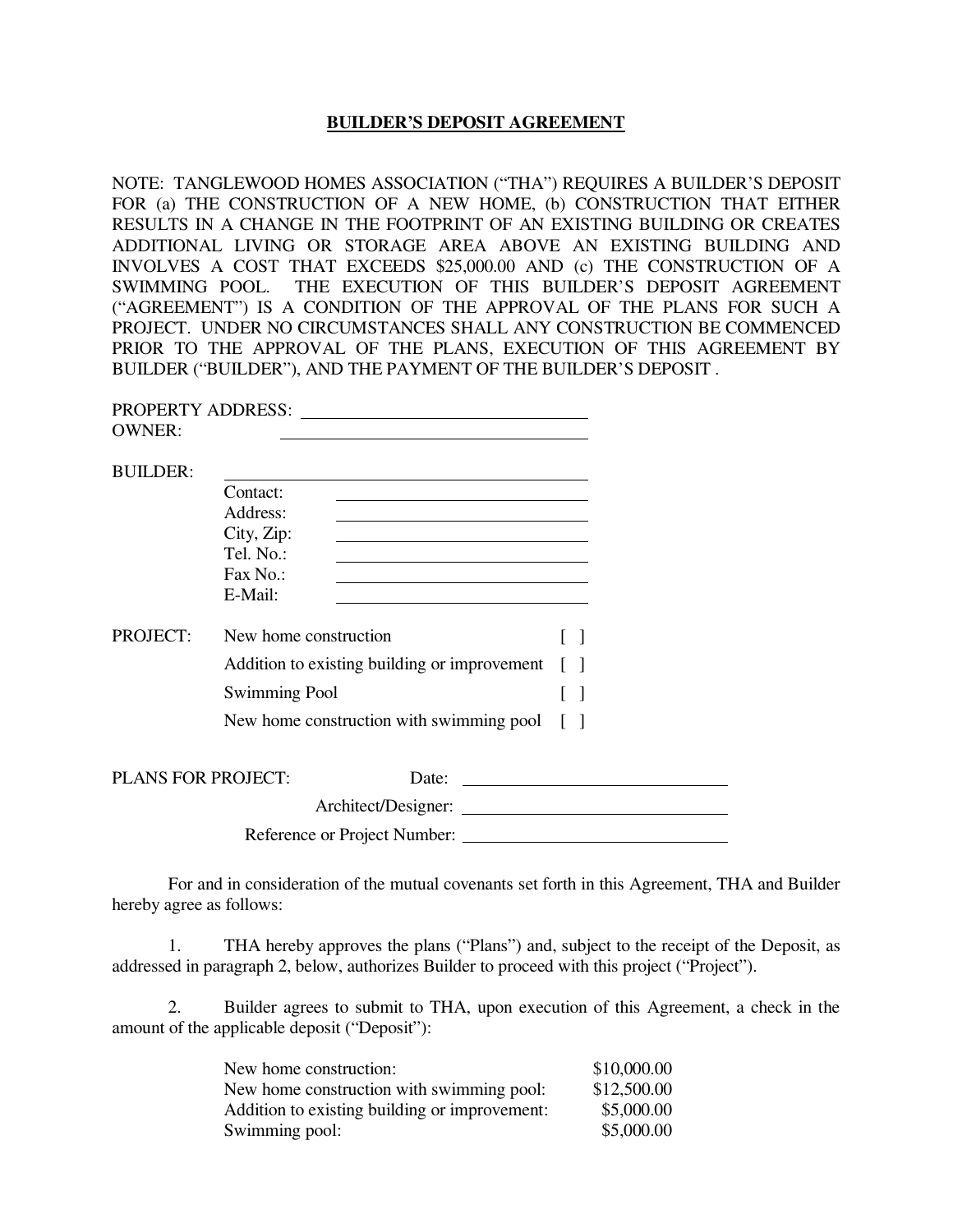The Deposit, less the non-refundable portion as provided in paragraph 3 below, shall be deposited into a separate account in the name of THA (i.e., in an account other than its normal operating account) to be held by THA pending completion of the Project in accordance with the Plans and this Agreement (subject to forfeitures as provided herein). No interest on the Deposit shall be paid to Builder. If, as the result of a forfeiture or forfeitures for non-compliance, and prior to the completion of the Project, the otherwise refundable portion of the Deposit decreases to an amount less than \$5,000.00 in the case of new home construction (with or without a swimming pool) or \$2,000.00 in the case of an addition or a swimming pool, Builder agrees to submit a check in an amount necessary to replenish the Deposit to the original amount (the "Additional Deposit"). Any Additional Deposit required to be made by Builder shall be submitted to THA within three (3) business days of the date of receipt of notice from THA.

 3. Builder acknowledges that a portion of the Deposit is non-refundable. The nonrefundable portion of the Deposit is the sum of **one thousand two hundred fifty and no/100 dollars (\$1,250.00)** for **new homes** and **three hundred fifty** and no/100 dollars **(\$350.00)** for construction **other than a new home** with a cost of \$25,000.00 or more and **for swimming pools**. In the case where a swimming **pool is included** with the Plans for a new home, the non-refundable fee shall be **one thousand six hundred and no/ 100 dollars (\$1,600.00).** This portion of the Deposit shall be retained by THA to offset administrative costs associated with this Agreement, and costs associated with periodically monitoring the progress of this Project.

4. Builder agrees to complete this Project timely in accordance with the Plans and this Agreement. Notwithstanding the approval of the Plans, Builder also agrees to complete this Project in accordance with the Reservations, Restrictions and Covenants for Tanglewood, as amended ("Restrictions") and the Tanglewood Policy Manual ("Policy Manual"). One (1) copy of the Restrictions and the Policy Manual shall be provided to Builder at no cost. It is Builder's responsibility to notify THA promptly of any conflict between the Plans and the Restrictions or Policy Manual upon determining the existence of a conflict and to refrain from completing the Project until the conflict is resolved to the satisfaction of THA.

5. Prior to commencement of construction, Builder must give written notice to all property owners adjacent to the lot (i.e., the owners of property adjacent to the lot and the owner of property directly across the street) of (a) the date construction will commence and (b) emergency telephone number(s) of the Builder and/or the Builder's superintendent in charge of construction at the site. Builder shall attest in the notification letter that a drainage plan will be implemented that will not result in the drainage being altered in a manner that will impact an adjoining property owner in an adverse way. For corner lots, the owners across both the main and side street must be notified. Builder must provide THA with copies of the notification letters to each applicable property owner prior to commencing construction. Builder should obtain from THA the names and addresses of all owners to be notified.

6. Prior to commencement of any construction, Builder shall post one sign in front of the Project with the following information on the sign:

> In Case of Emergency Please Call (000) 111-2222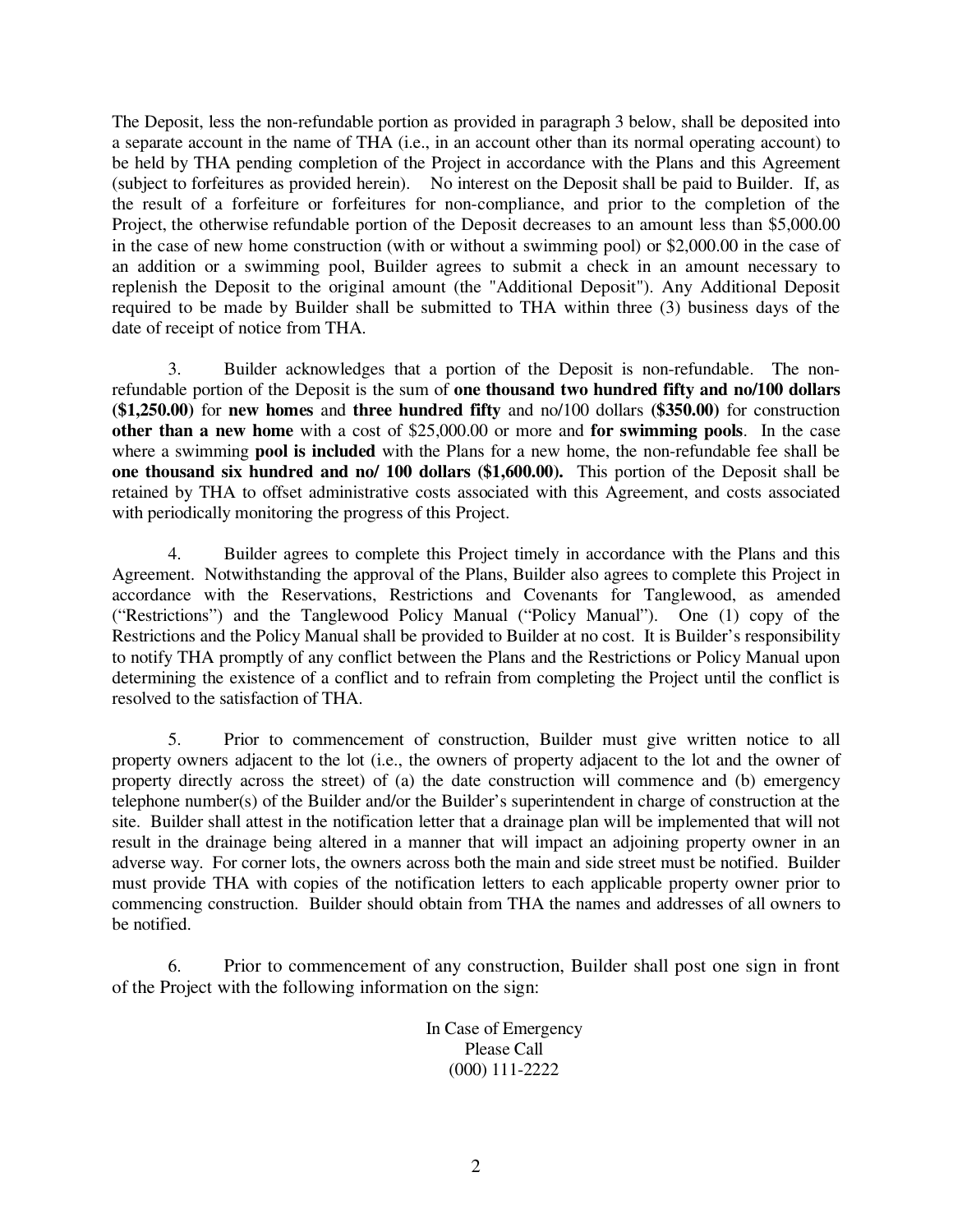The sign shall be white with black lettering, measuring eleven inches (11") by eight and one-half inches  $(8½")$ . No other information, including company or individual names, logos, etc., may be shown on the sign. In addition, Builder must post in a location readily accessible by all employees and/or subcontractors the rules and regulations included in the approved Plans and/or Policy Manual, written in both English and Spanish, including without limitation the starting and ending times and the parking regulations.

7. Prior to commencement of any construction, Builder shall provide THA with a topographic survey of the lot from a licensed professional land surveyor documenting the natural ground level for the lot.

8. If the Project involves new home construction or a major renovation (i.e., any construction which increases the foundation area of the dwelling by 20% or more), the Builder must submit a Tree Survey and Disposition Plan ("Tree Survey") in accordance with the Tree Preservation Policy included in the Third Supplement to the Tanglewood Policy Manual to THA for review and approval prior to the commencement of any construction (unless a Tree Survey was previously submitted to and approved by THA prior to the demolition of the previously existing home on the lot). The failure to submit a Tree Survey prior to the commencement of construction will subject the Builder to a forfeiture of a portion of the Deposit per Schedule A, Section 1, of this Agreement. Under no circumstances may a Protected Tree, as defined in the Tree Preservation Policy, be removed from the lot without first obtaining the written approval of THA or, in the case of a Protected Tree in the ROW, without first obtaining a permit from the COH Parks Department and submitting the permit to THA. The removal of a Protected Tree without first obtaining the written approval of THA will subject the Builder to a forfeiture of all or any portion of the Deposit per Schedule A, Section 1, of this Agreement (which will be in an amount equal to the "mitigation fee" established in the Tree Preservation Policy).

9. Prior to the commencement of any construction, Builder is required to erect a Tree Protection Fence around each Protected Tree and post Signage on each Tree Protection Fence, all as defined and described in the Tree Preservation Policy. All Tree Protection Fences and Signage must be maintained on the lot until construction on the lot is completed. The failure to erect or maintain a Tree Protection Fence around a Protected Tree and/or post Signage will subject the Builder to a forfeiture of a portion of the Deposit per Schedule A, Section 1, of this Agreement.

10. Builder shall provide THA with a form survey from a licensed professional land surveyor showing the location of the improvements to be constructed for this project prior to proceeding with pouring the foundation/slab, unless THA otherwise agrees in writing to waive the requirement of a form survey. **No opening in any of the forms is permitted.** THA shall have three (3) business days from the date of receipt of a form survey to object to the location of an improvement. Any objection shall be in writing and shall set forth the basis of the objection. Builder shall not proceed with this project until the objection has been resolved to the satisfaction of THA. THA shall notify Builder in writing within two days that the form survey has been approved.

11. Once the framing for the roof has been completed, a written height certification issued by a licensed professional land surveyor must be provided to THA verifying compliance with the applicable height limitations as follows: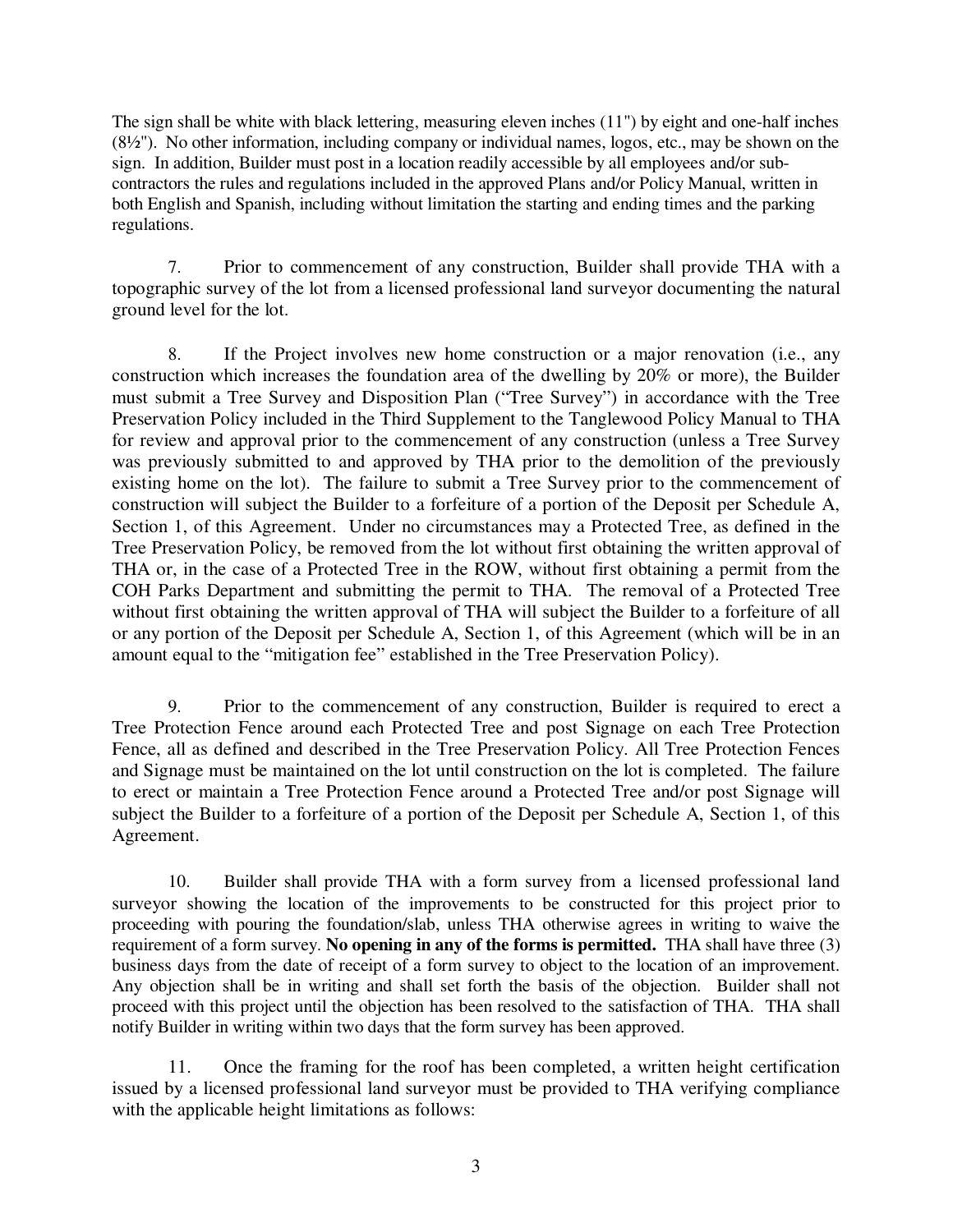| House:                                                             | Thirty-eight feet (38') |
|--------------------------------------------------------------------|-------------------------|
| Garage or outbuilding not eligible for an                          |                         |
| outbuilding setback per the Policy Manual: Thirty-eight feet (38') |                         |
| Garage or outbuilding eligible for an out-                         |                         |
| building setback per the Policy Manual:                            | Twenty feet $(20)$      |
| Chimney:                                                           | Forty-two feet (42')    |

All measurements shall be from natural ground level, as determined by the topographic survey referenced in paragraph 5, to the highest point of the roof, garage, or chimney. If the height of a roof or chimney exceeds the applicable height limitation, THA shall notify Builder in writing and Builder agrees to modify the structure to comply with the applicable height limitation prior to proceeding with further construction. Upon completing the necessary modification, Builder shall provide to THA a new height certification issued by a licensed professional land surveyor confirming that the structure, as modified, complies with the applicable height limitation. THA shall notify Builder in writing within two days that the height certification has been approved.

12. After the home, addition, improvement, and/or swimming pool is completed, Builder shall provide THA with an as-built survey prepared by a licensed professional land surveyor showing the location of all the improvements, including, but not limited to, HVAC units, pool equipment, emergency generators, sound attenuation, fences and/or gates. The as-built survey shall specify that the height of all fences and gates do not exceed eight feet  $(8')$  in height measured from natural ground level to the highest point on the fence and/or gate.

13. The balance of Deposit, after deducting the non-refundable portion referenced in paragraph 3 above, shall be reserved to assure compliance with this Agreement, the Restrictions, and the Policy Manual. Builder acknowledges that the Restrictions and Policy Manual include rules and regulations relating to construction including, by way of example and not in limitation, employee/subcontractor vehicle parking, starting and ending times for construction work, and maintenance of the construction site. A violation of any rule or regulation set forth in either the Restrictions or the Policy Manual may result in a written notice to Builder. Any violation of the same rule or regulation after written notice is given to Builder may result in the forfeiture of a portion of the Deposit per Section 2 of Schedule A – Forfeiture Schedule attached to this Agreement.

14. All or any portion of the Deposit may be forfeited by Builder for violations of this Agreement or other violations of the Restrictions and/or Policy Manual than those addressed in paragraph 10, above. A schedule of the forfeitures for these other types of violations is set forth in Section 1 of Schedule A – Forfeiture Schedule. No prior notice is required for a forfeiture resulting from a violation set forth in Section 1 of Schedule A – Forfeiture Schedule.

15. The Deposit, less the non-refundable portion and any forfeiture(s) as provided in this Agreement, shall be refunded to Builder, as follows:

> a. In the case of new home construction, within thirty (30) days of the date of receipt by THA of a written notice by the Builder that the Project, including a swimming pool if applicable, is complete. For purposes of this sub-paragraph, the date of substantial completion of the new home shall be the date on which the new home may be used for its intended purpose. Builder should submit to THA the certificate of final completion from the City of Houston. If a swimming pool is part of the approved Plans, the swimming pool also must be completed in accordance with subparagraph (c)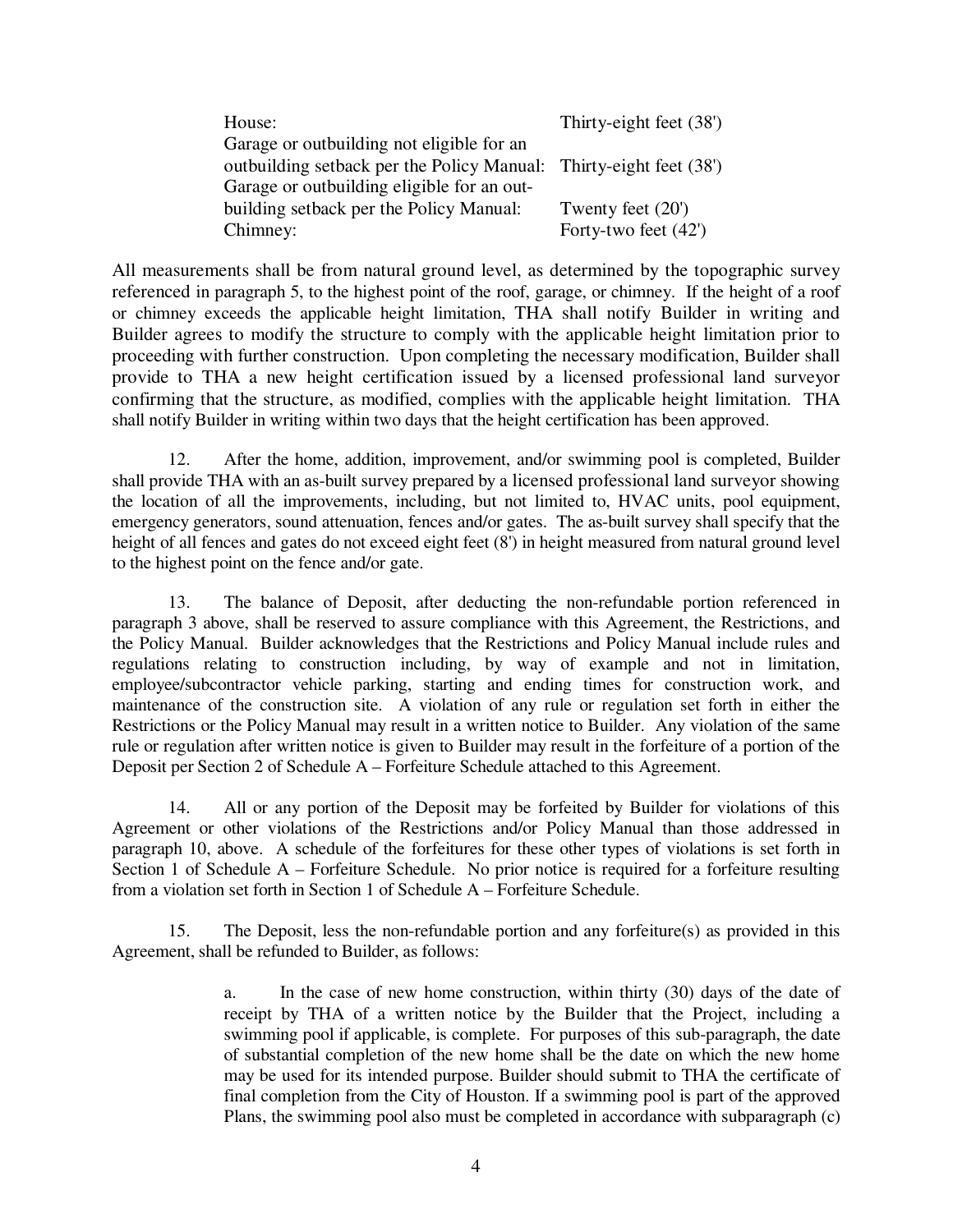below.

 b. In the case of an addition to any existing building or improvement, within thirty (30) days of the date of receipt by THA of a written notice from the Builder that the addition has been substantially completed. For purposes of this sub-paragraph, the date of substantial completion of any addition shall be the date on which the addition may be used for its intended purpose. Builder should submit to THA the certificate of final completion from the City of Houston. The date THA receives written notice from the Builder shall not initiate the timetable for issuing a refund if, within thirty (30) days of the date of receipt of the written notice, THA, acting reasonably and in good faith, determines that the addition cannot be used for its intended purpose. In that event, the Builder shall be required to issue a new written notice of substantial completion.

c. In the case of a swimming pool, within thirty (30) days of the date of receipt by THA of notice from the Builder that the swimming pool and all related improvements (pool equipment, decking, fencing, etc.) have been substantially completed. For purposes of this sub-paragraph, the date of substantial completion of a swimming pool shall be the date on which the swimming pool may be used for its intended purpose; provided that, the written notice of substantial completion must also include a certification by the Builder that all improvements related to the swimming pool have been substantially completed in accordance with the Plans and all applicable City of Houston code or building requirements. Without such a certification, the swimming pool shall not be deemed to be substantially completed, regardless of its condition.

If THA determines that there are deviations from the approved Plans, the Deposit shall not be refunded until all deviations are brought into compliance with the approved Plans.

16. **Builder acknowledges that the Deposit, less the non-refundable portion referenced in paragraph 3 above, is required to be paid in an effort to assure compliance with the provisions of this Agreement, the Restrictions and the Policy Manual, but that the forfeiture of all or any portion of the Deposit shall be in addition to, not in lieu of, all other remedies available to THA for violations of this Agreement, the Restrictions and/or the Policy Manual.** THA expressly reserves all remedies for non-compliance with the provisions of this Agreement, the Restrictions, and/or the Policy Manual, whether or not all or any portion of the Deposit is forfeited.

17. The parties agree that all disputes, claims or controversies arising out of or relating to this Agreement shall first be mediated by a mediator domiciled in Harris County, Texas who is a member of the Association of Attorney-Mediators. Notwithstanding the foregoing, the provisions of this paragraph shall not be applicable to a suit for injunctive relief initiated by THA based upon the contention that the construction of an improvement is proceeding in violation of this Agreement, the Restrictions as amended, and/or the Policy Manual.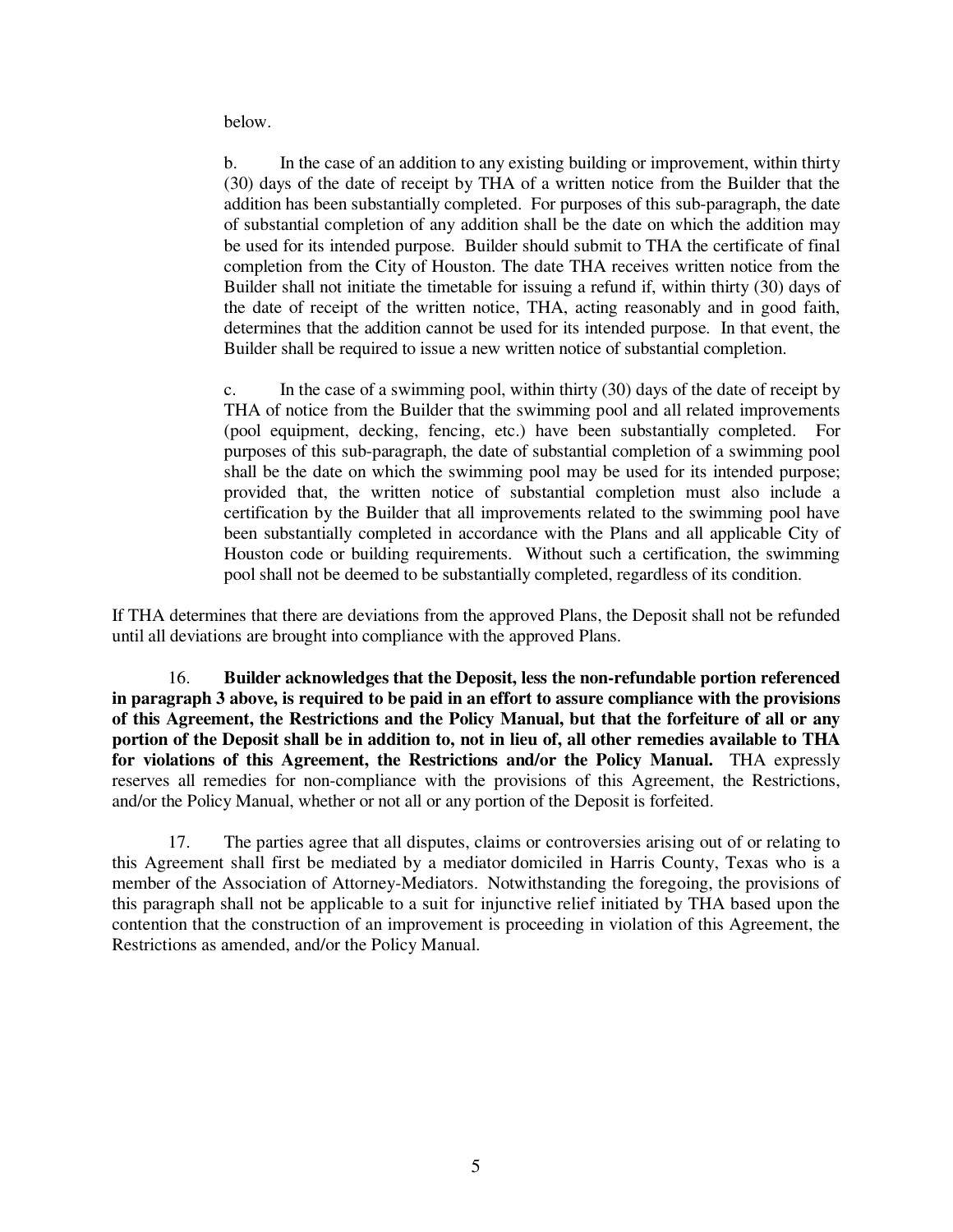|                                                        | TANGLEWOOD HOMES ASSOCIATION, INC.                                                                                   |
|--------------------------------------------------------|----------------------------------------------------------------------------------------------------------------------|
| Date: $\frac{1}{\sqrt{1-\frac{1}{2}}\cdot\frac{1}{2}}$ |                                                                                                                      |
|                                                        |                                                                                                                      |
|                                                        |                                                                                                                      |
|                                                        | <b>BUILDER</b>                                                                                                       |
|                                                        | <u> 1989 - Johann John Stone, mars eta bat eta bat eta bat eta bat eta bat ez arteko harta bat eta bat eta bat e</u> |
|                                                        |                                                                                                                      |
|                                                        |                                                                                                                      |
|                                                        |                                                                                                                      |
|                                                        | FOR THE ASSOCIATION'S USE ONLY                                                                                       |
| <b>Builder's Deposit:</b>                              |                                                                                                                      |
|                                                        | Cash _____ Money Order ______ Check _____ (Check no. _________)                                                      |
|                                                        |                                                                                                                      |
| Refund:                                                |                                                                                                                      |
|                                                        | Check No.                                                                                                            |
|                                                        | <b>or</b>                                                                                                            |
|                                                        |                                                                                                                      |
|                                                        | <b>or</b>                                                                                                            |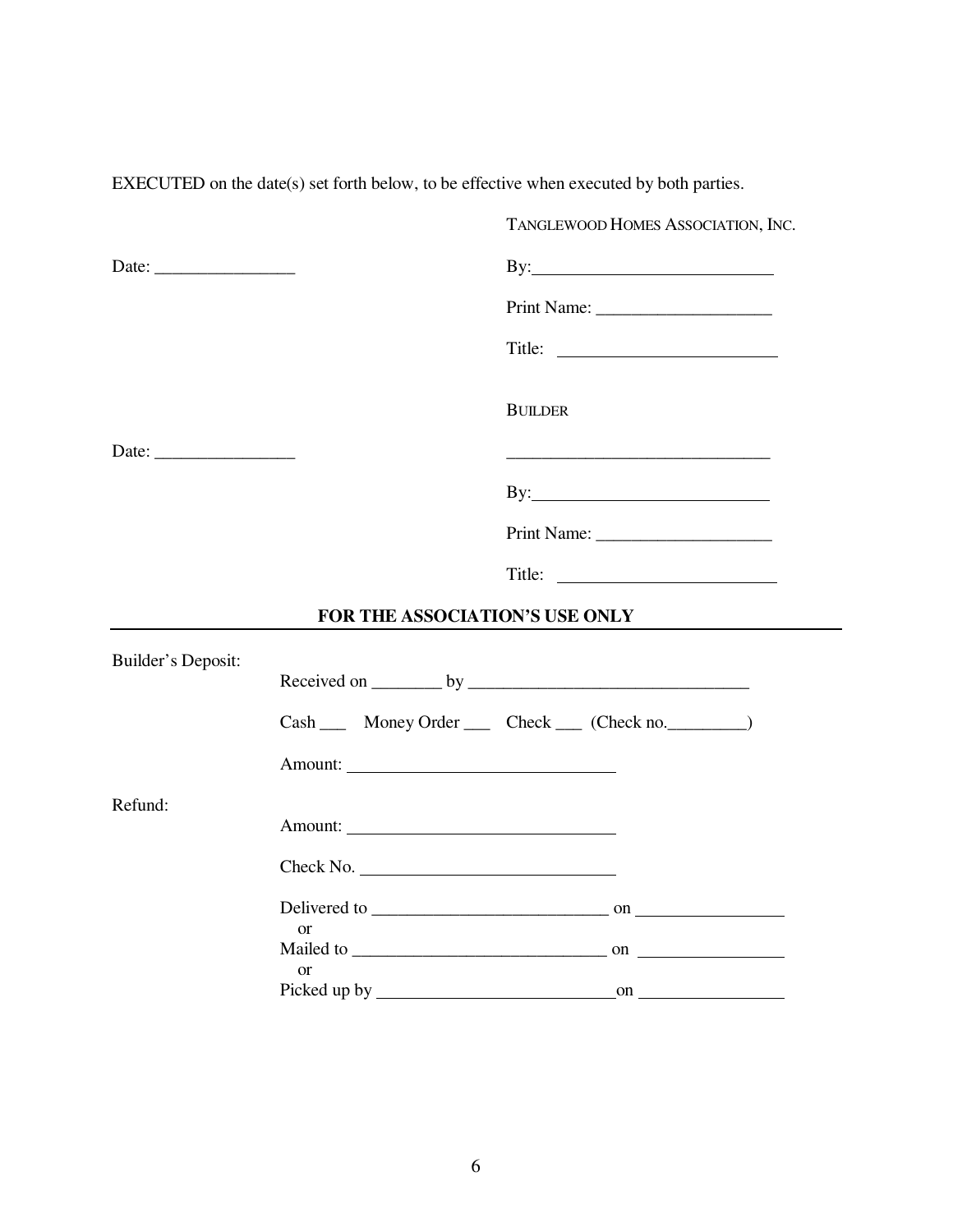### **Schedule A Forfeiture Schedule**

## **Section 1**

# **Failure to obtain approval and/or deviating from approved plans**

| Failure to submit topographic survey prior to commencing construction                                                                   | \$1,000                                         |
|-----------------------------------------------------------------------------------------------------------------------------------------|-------------------------------------------------|
| Failure to submit form survey prior to pouring slab                                                                                     | \$1,000                                         |
| Failure to submit Tree Survey and Disposition Plan prior to commencing<br>construction                                                  | \$1,000                                         |
| Removal of Protected Tree without obtaining a Tree Removal Permit approval<br>from THA                                                  | \$1,000<br>per diameter inch<br>of tree removed |
| Construct improvements in location different from what was approved or construct<br>improvements not previously approved                |                                                 |
| No encroachment                                                                                                                         | \$1,000 each occurrence                         |
| Encroachment (including height violation)                                                                                               | \$2,500 each occurrence                         |
| Failure to submit height certification survey                                                                                           | \$1,000                                         |
| Failure to submit as built survey (homes and pools)                                                                                     | \$1,000                                         |
| Commencement of construction prior to tendering builder's deposit                                                                       | \$1,000                                         |
| Failure to complete construction within eighteen<br>month period unless approval is granted<br>in writing to extend construction period | \$400 for each additional month                 |
| Failure to submit plans for fencing                                                                                                     |                                                 |
| No encroachment                                                                                                                         | \$250                                           |
| Encroachment                                                                                                                            | \$500                                           |
| Height violation                                                                                                                        | \$500                                           |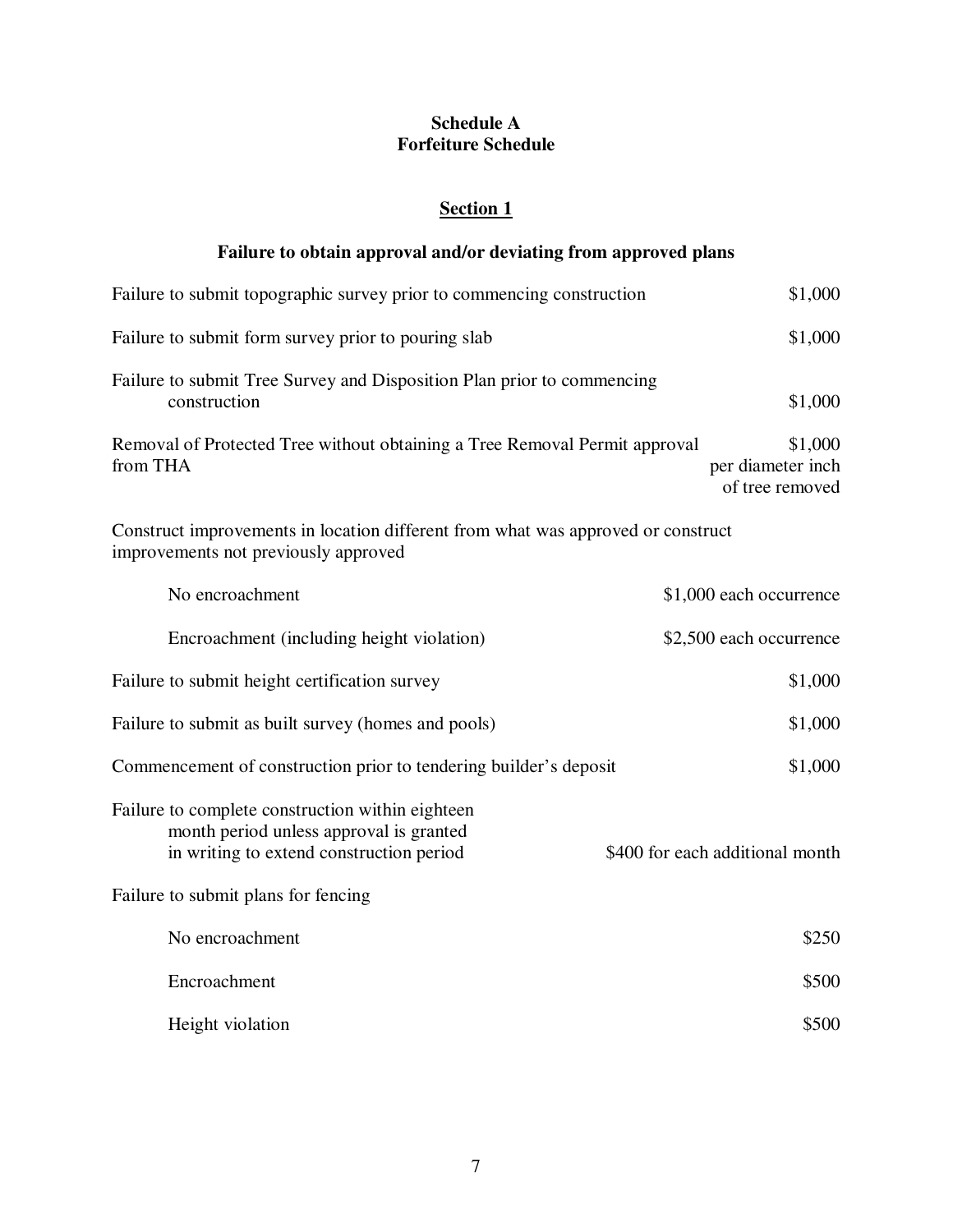| Failure to erect Tree Protection Fence and required Signage                                                                                                        | \$500 |
|--------------------------------------------------------------------------------------------------------------------------------------------------------------------|-------|
| Failure to construct fences/gates at the approved height and/or approved location                                                                                  | \$500 |
| Failure to locate HVAC, generators, and/or pool equipment in approved location, failure to<br>notify THA of a change in location, or adding equipment not approved | \$500 |
| Failure to provide sound certification or failure to construct required sound attenuation                                                                          | \$250 |
| Failure to notify all adjoining property owners as stipulated in paragraph 5                                                                                       | \$500 |